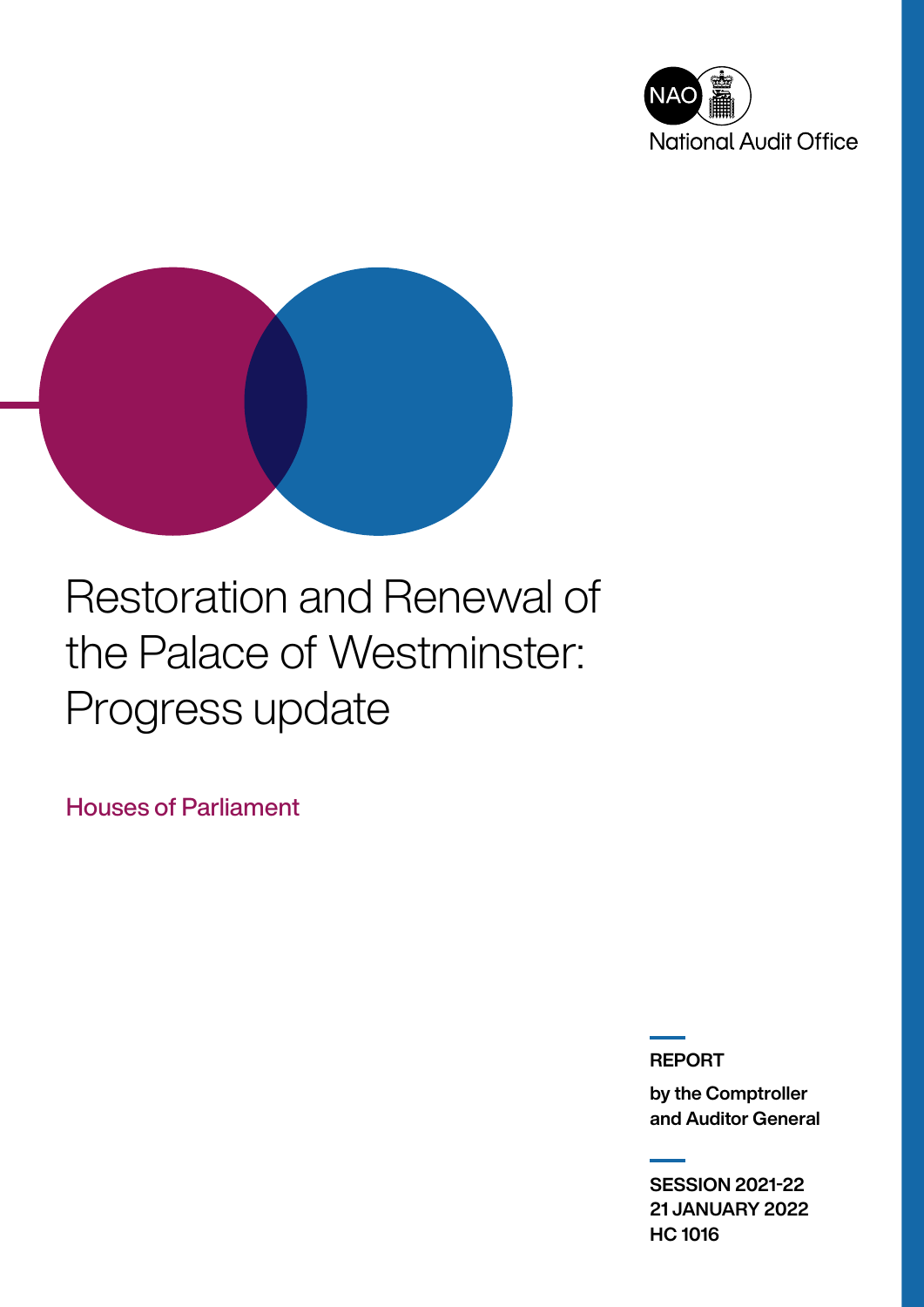# **Summary**

1 In April 2020 we published a first report on the Restoration and Renewal Programme (the Programme).<sup>1</sup> The Programme has been set up by Parliament to undertake critical works to preserve the Palace of Westminster (the Palace) and improve facilities. Given the very early stage of the Programme, before a business case has been completed, that first report drew from our experience auditing major programmes to share our insights on the risks that would need to be managed. We set out our intention to review the Programme regularly. This report aims to support Parliament by setting out what has happened since April 2020 and the progress that has been made in developing the information needed for a robust business case. It sets out:

- the Programme background and a summary of recent events;
- progress delivering the Programme; and
- the work required to develop a robust business case.

2 This report is based on work undertaken between November and December 2021 (Appendix One). With the Programme at an early stage, we do not conclude on its value for money. We also do not comment on policy decisions, which are a matter for Parliament. We will revisit our understanding of risks as the Programme develops and plan to assess whether the business case sets the Programme up to deliver value for money.

## Key findings

3 In October 2019, the Parliamentary Buildings (Restoration and Renewal) Act achieved Royal Assent, requiring a Sponsor Body to be responsible for restoring the Palace. Following years of exploratory work, and a Joint Committee report in 2016, in early 2018 Parliament approved work to restore the Palace, with Parliament fully moving out for the duration of the work. The subsequent 2019 Act formally set up the Programme with the aim of restoring the Palace, improving accessibility and providing educational facilities. The Act also required two independent organisations: a Sponsor Body, which is accountable for the Programme, overseeing a Delivery Authority, responsible for managing the Programme (paragraphs 1.3, 1.5 to 1.6 and Figure 2).

<sup>1</sup> Comptroller and Auditor General, *Palace of Westminster Restoration and Renewal Programme*, Session 2019–2021, HC 315, National Audit Office, April 2020.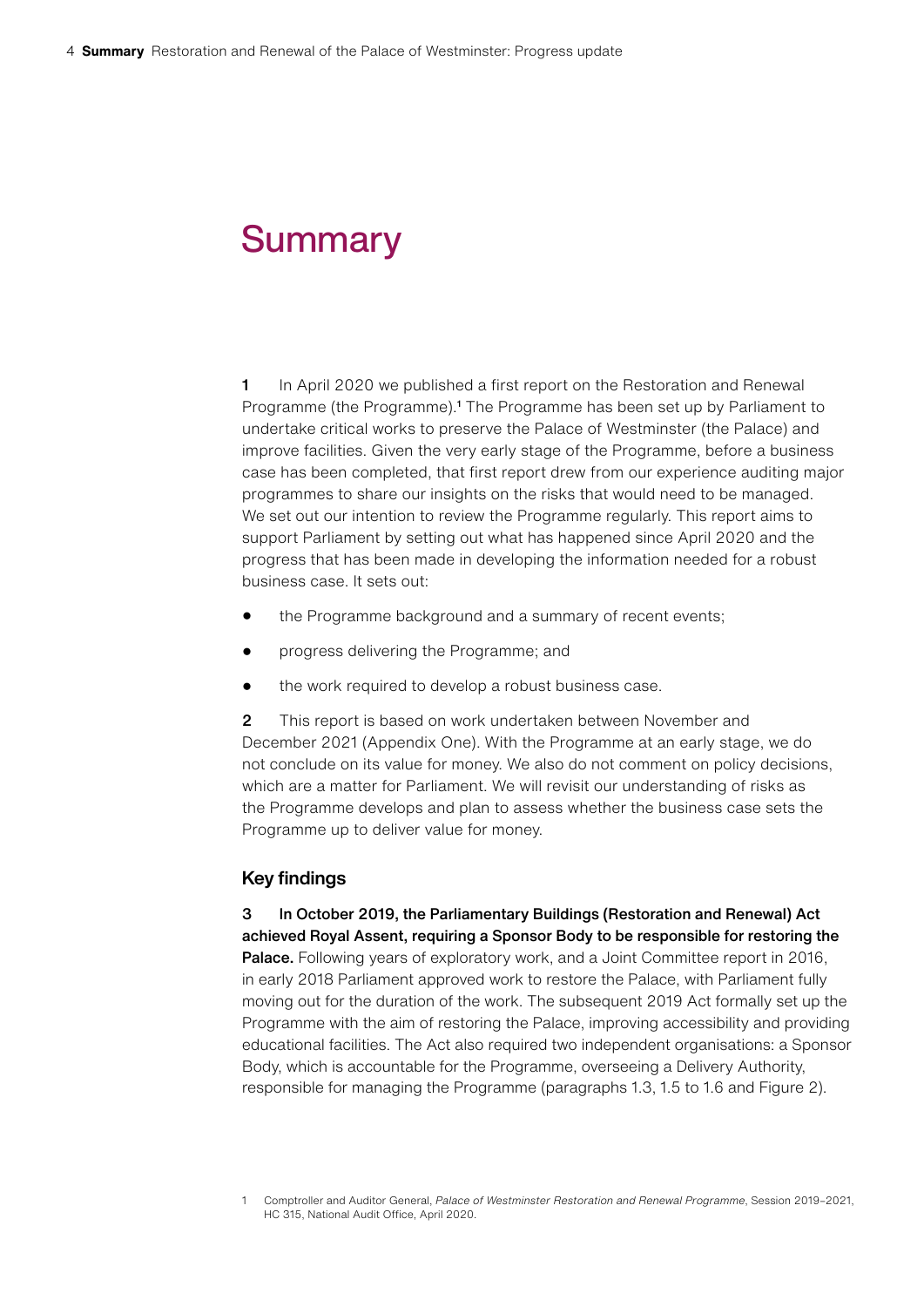4 The first formal Programme milestone will be Parliament approving a business case, currently planned for by summer 2023. The Sponsor Body's legislative remit includes preparing a business case for Parliament's approval. The business case must set out a strategic case for Parliament to understand the Programme's rationale. It must also assess the costs, benefits and risks of options for what a restored Palace will look like, so that both the House of Commons and House of Lords can decide which one the Sponsor Body should take forward (paragraphs 3.1 to 3.4 and 3.6).

5 Since being formally established in spring 2020, the Sponsor Body and Delivery Authority have spent £145.5 million to develop themselves and start work on the **business case.** They have set out how they will work together and developed a close working relationship. Both organisations have expanded staff numbers, although they have had vacancies in key areas. The Sponsor Body has established an assurance strategy and embedded representatives within the Delivery Authority to understand its performance. The Delivery Authority has started developing designs and carried out surveys. It has also developed its risk management capability but recognises there is more to do (paragraphs 1.13, 2.3, 2.4, 2.6 to 2.7, 3.10, 3.17 and Figure 8).

6 With the aim of establishing a clear framework for the business case, in May 2020 the Sponsor Body announced a strategic review, diverting resources away from the Programme. A 2016 Joint Committee report set out a way forward for the Programme, recognising this may need to be revisited. Through the Strategic Review, the Sponsor Body and Delivery Authority aimed to identify whether the underlying circumstances and evidence had changed enough to justify revisiting the approach. Published in March 2021, the Strategic Review made recommendations on the way forward for the business case. This included the strategic objectives which would frame the business case options; that Palace works should be phased; and that plans to move the House of Commons and House of Lords during the works should be pursued. The Review diverted resources away from producing the business case (paragraphs 1.10 to 1.11 and Figure 4).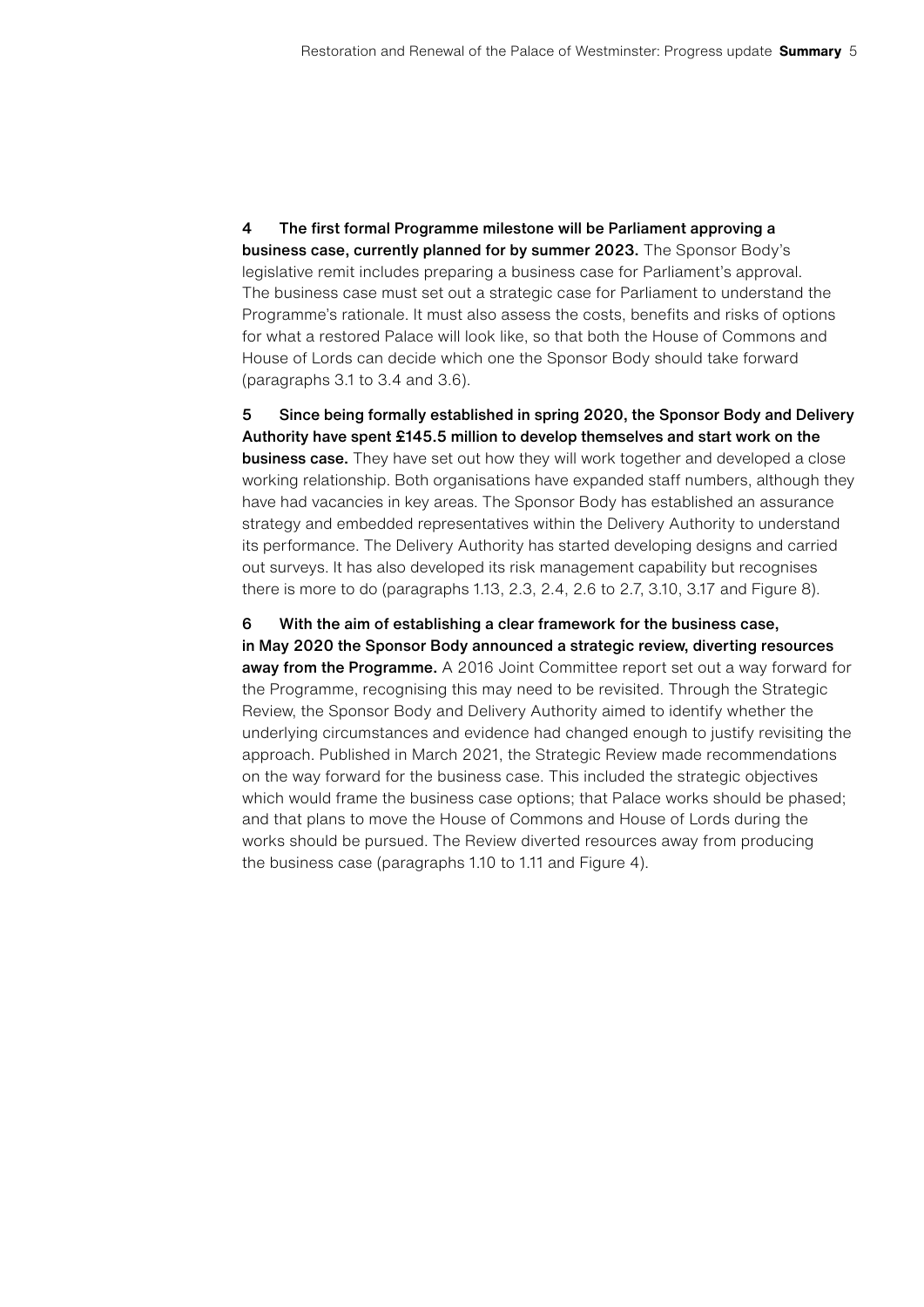7 In December 2020, the House of Commons Commission agreed to ask the Sponsor Body to consider an alternative approach to undertaking the work. Following Parliament's endorsement in early 2018, the Sponsor Body's formal mandate was to prepare a business case based on Parliament fully moving out of the Palace during the works (known as a 'full decant').<sup>2</sup> In December 2020, the House of Commons Commission agreed to ask the Sponsor Body to consider the implications of the Commons staying in the Palace on time, cost and other factors (known as continued presence). In April 2021 the Speaker formally set out to the Sponsor Body the requirements that should be developed as part of the analysis and asked the Sponsor Body to return before the end of the financial year for advice on whether to take this further. This followed the House of Lords Commission's endorsement of the approach. The 2021-22 funding limit for the Sponsor Body included £5 million to carry out this assessment (paragraph 1.12 and Figure 5).

8 In January 2022, the Sponsor Body provided the House Commissions with its initial analysis on the impact of a continued presence approach on the Programme. Following the House of Commons Commission's request, agreed by the House of Lords Commission, the Sponsor Body undertook initial analysis on the impact of a continued presence approach. In January 2022, it provided the Commissions with this information for discussion. It advised them it was not currently conducting further work on continued presence. The Sponsor Body needs clarity on what to include in the business case – if it is required to further develop the continued presence approach this would require additional work for which it would need to secure appropriate funding in 2022-23 (paragraph 3.8 and Figure 5).

9 The Sponsor Body assesses as 'high' the risk that it may not meet its current plan to present a robust business case to Parliament in early 2023. At the time of our last report in April 2020, the Sponsor Body intended to provide Parliament with a business case for it to approve in 2022. In early 2021 the Sponsor Body revised the timetable and now expects to provide the business case in early 2023, for approval by summer 2023. This allows up to 14 months to develop and assure the information and then get the necessary board and parliamentary approvals. In November 2021, the Sponsor Body assessed the risk of delay as 'high' (paragraphs 3.6 to 3.7 and Figure 10).

<sup>2</sup> In January 2018, the House of Commons voted to endorse the approach recommended by the Joint Committee of the Palace of Westminster, with a majority of 16 votes (4% of the 456 voting). The House of Lords agreed this approach, without a vote, in February 2018.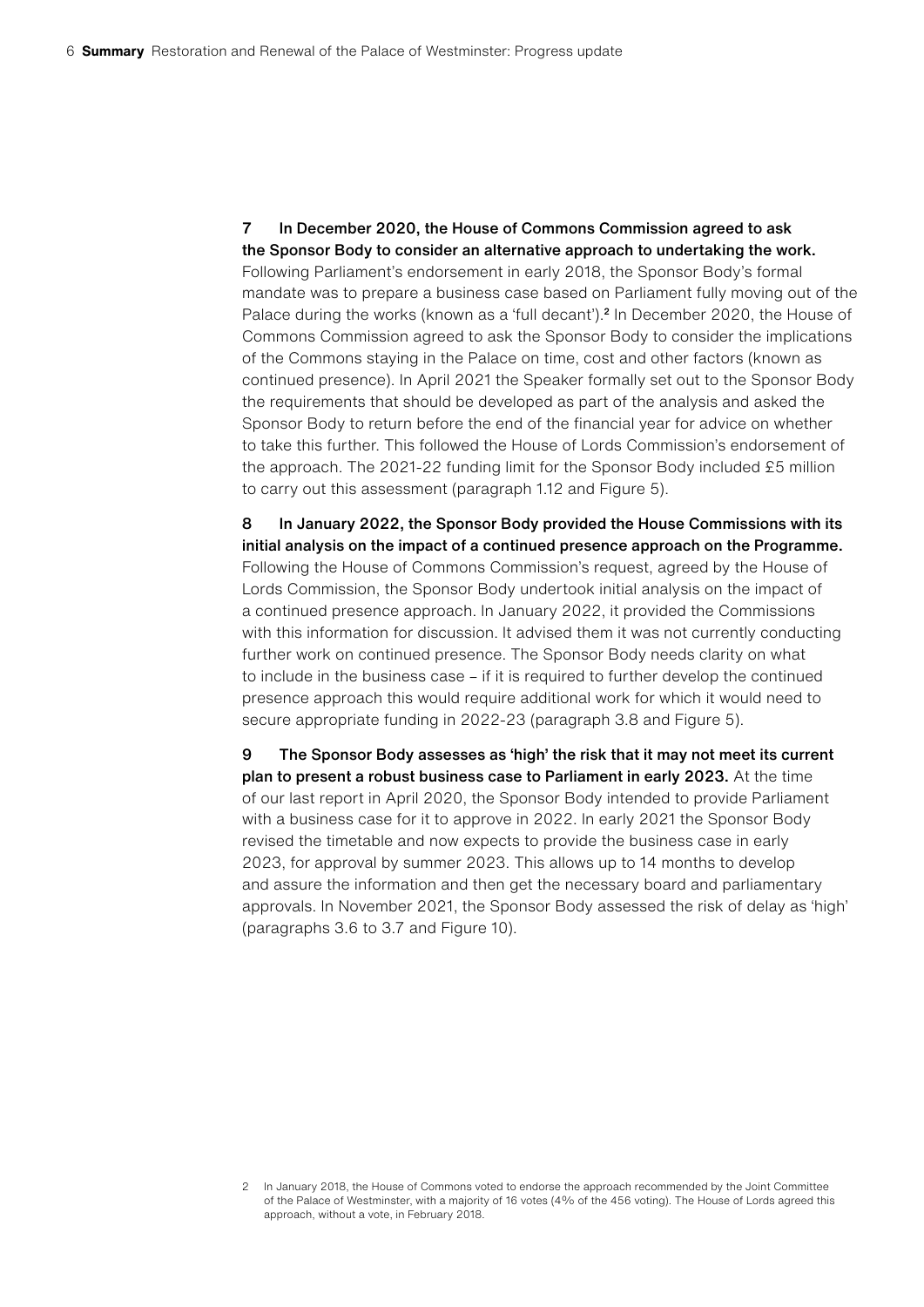10 The Sponsor Body currently has less information than it expected to have at this stage to develop the business case. Given the early stage of the Programme there will continue to be uncertainties which the Sponsor Body must reflect in its analysis so Parliament can make a well-informed decision on the business case. The Sponsor Body and Delivery Authority will undertake more work to understand:

- strategic requirements setting out what a restored Palace would look like. Parliament and the Sponsor Body started discussing requirements in autumn 2020. Following delays, this work had to be done in a compressed timetable and the Programme is developing requirements in parallel with cost and timeframe estimates and designs (paragraphs 3.13 to 3.16); and
- the Palace's condition. Through surveys and other building information, the Delivery Authority aims to test its assumptions about the Palace's condition to reduce the uncertainties in the business case. The Delivery Authority plans to undertake some important surveys later than planned – these will start in April 2022 at the earliest, rather than November 2021 as initially expected. These surveys will run for years, progressively providing information. Some of this information will inform the business case in October 2022. To complete surveys, the Delivery Authority will need the House administrations to facilitate access to the Palace, as well as provide information on the Palace's condition (paragraphs 3.17, 3.19 and 3.21).

The Sponsor Body expects to have sufficient information, much of which is needed by October 2022, to inform a robust business case analysis. If the above work should be delayed further, the Sponsor Body will need to include a greater amount of contingency within its estimates (for example, for cost and time) than it had planned or delay the business case (paragraphs 3.11 to 3.12).

11 The Sponsor Body needs clarity on a series of related projects, which are delayed or not fully developed. For Parliament to return to the Palace a series of other projects must be delivered in sequence and on time. This includes the House of Commons administration providing accommodation for the House of Commons during the works and the Sponsor Body providing space for the House of Lords and heritage collections. The timing of these projects affects the business case analysis, and these projects themselves need information from the Programme, such as when accommodation will be required. The Sponsor Body has established ways to understand and manage the interfaces between projects, but has consistently raised this as an issue that could undermine the Programme. For example, in November 2020 the House of Commons Commission closed the programme developing plans to accommodate the House of Commons during the works. The House of Commons administration is now exploring options to complete a business case for approval in 2023, alongside the Programme business case. In November 2021, the Programme redeveloped its integrated schedule to better coordinate supporting projects into its timetable (paragraphs 3.22 to 2.24 and Figure 12).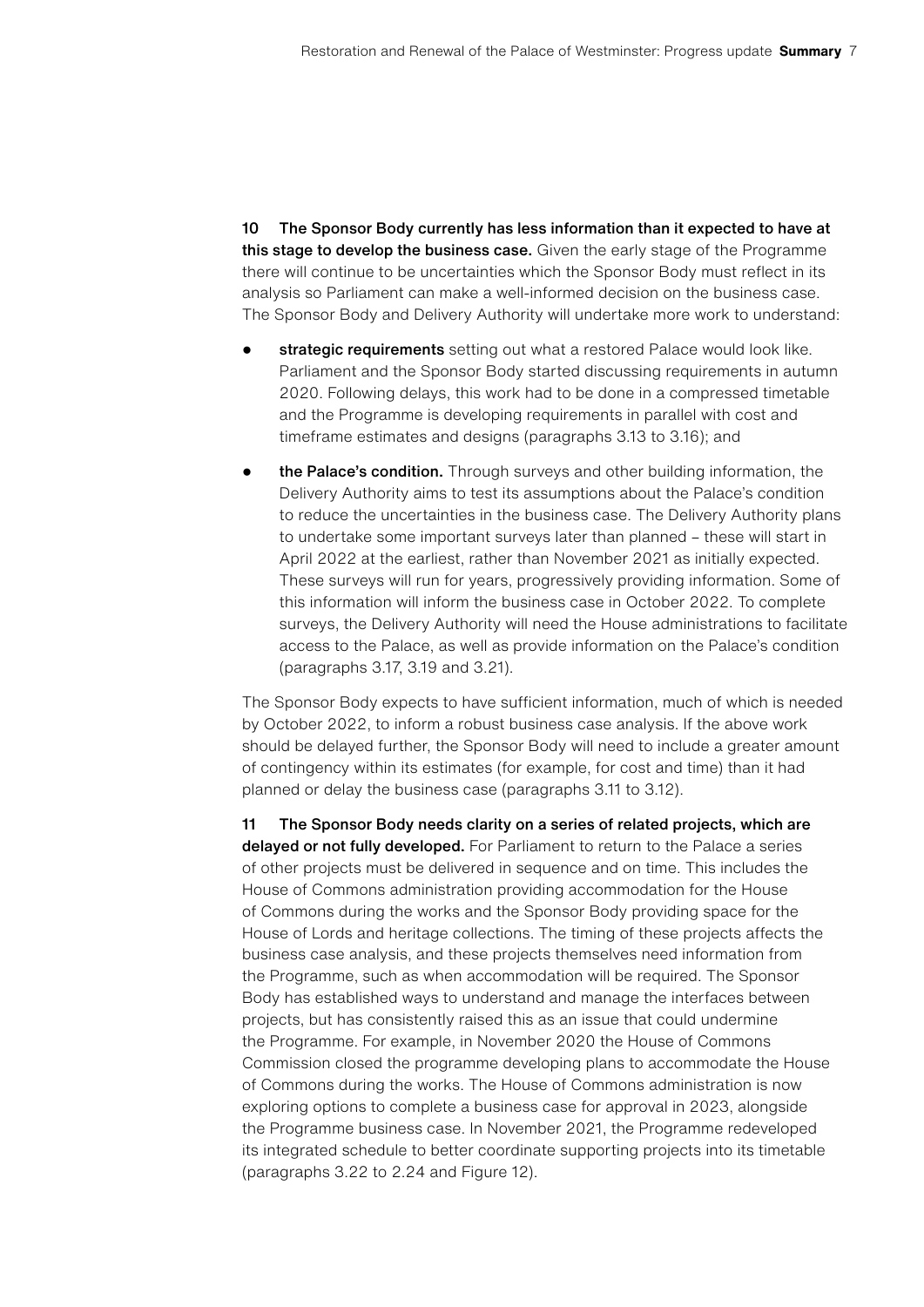12 In summer 2021, the Sponsor Body and House administrations identified that their working relationship was not effective and introduced new, streamlined arrangements from October 2021. To deliver the Programme, the Sponsor Body needs effective relationships with various groups across Parliament who have different perspectives and cultures and work together through many forums and committees. Groups include the House administrations (who manage some of the supporting projects and the Palace itself); MPs and Lords (who approve the business case and are the end users of the restored Palace); and parliamentary committees, such as the House Commissions who approve the Programme's funding limit until the business case is approved. In April 2020, the House administrations and the Sponsor Body signed an agreement setting out how they would work together. However, there have been challenges working together to develop what a restored Palace will look like and understand how best to engage parliamentary committees. The House administrations and the Sponsor Body both recognised tensions and, in summer 2021, commissioned a joint review which found arrangements were not working. It recommended streamlining relationships through a single steering group. This first met in October 2021. In December 2021 the Steering Group adopted a joint timetable to approve the business case by summer 2023, which outlined the proposed parliamentary engagement and governance activities, though the precise process for agreeing the business case with Parliament has not yet been defined. In December 2021, the Sponsor Body assessed a breakdown in stakeholder relationships as a red-rated strategic risk (paragraphs 2.10 to 2.12, 2.17 and 3.5).

13 A lack of clarity across the Programme increases the risk of restoration work being delayed, which could lead to longer-term costs and risks for Parliament to manage. During the past 20 years, the Palace's condition has caused serious concerns – in January 2021, the Programme told the Committee of Public Accounts that the Palace was falling apart faster than it could be fixed. When we last reported in April 2020, the Sponsor Body expected to start main works in 2026. Assuming that it is required to develop a business case for a full decant only, the Sponsor Body now forecasts main works will start in 2027. This date does not include any contingency for potential delays. Given the current condition of the Palace, Parliament must manage significant liabilities, for example the risk of fire or other catastrophic failure of the Palace. In 2020-21 Parliament spent £20 million to introduce fire safety measures, and in May 2021, the House administrations estimated that repairs and maintenance would cost £308.6 million between 2022-23 and 2024-25. Given events since our last report, the Programme faces similar risks to those we outlined in our April 2020 report, alongside new risks that have emerged (Figure 1) (paragraphs 1.3, 1.4 and 3.6).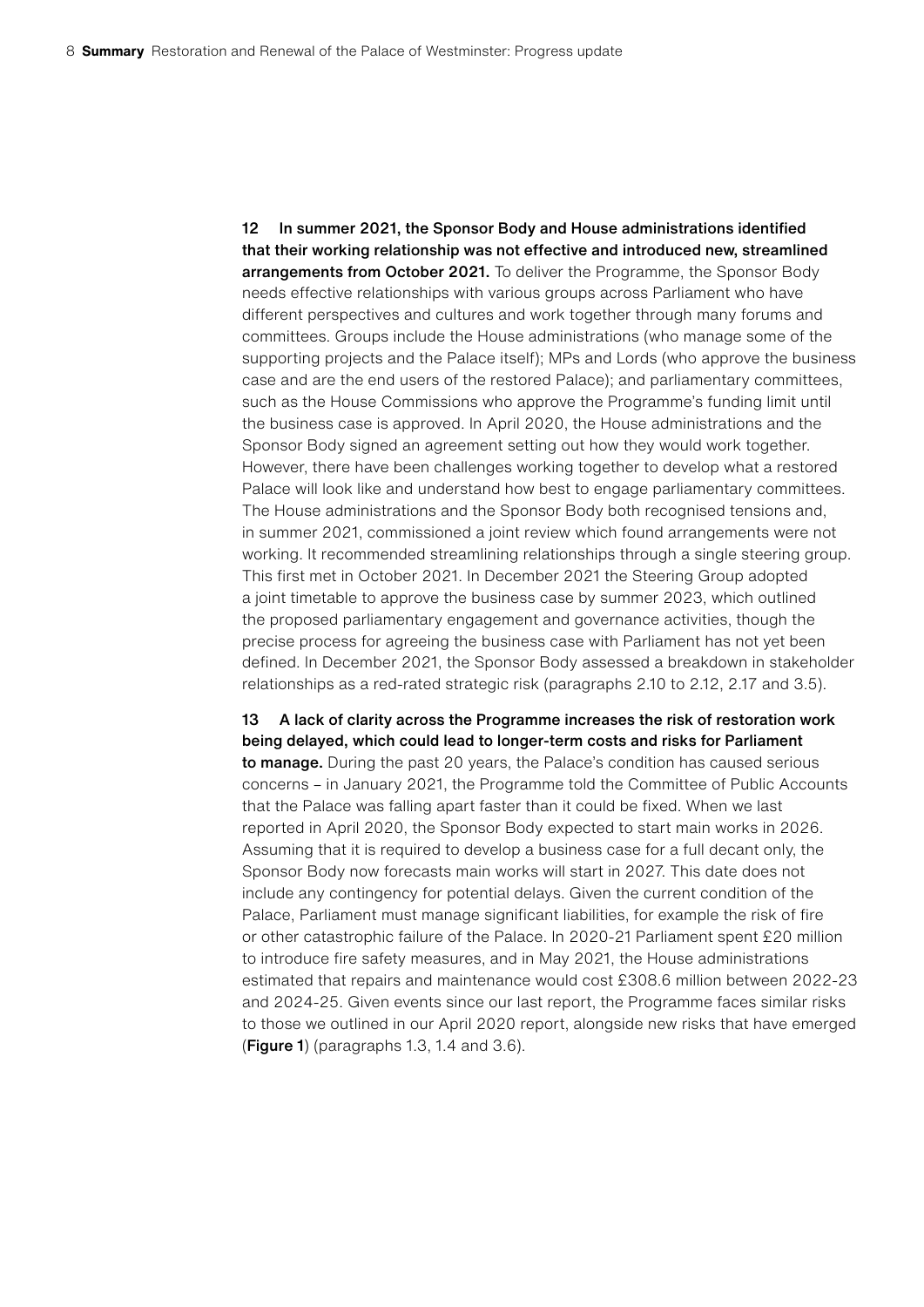# Figure 1

National Audit Office (NAO) summary of risks facing the Restoration and Renewal Programme (the Programme), as at April 2020 and December 2021

#### New risks have emerged since we last reported in April 2020

| Risks identified by the NAO, April 2020                                                                                                                                                                    |                                                                                                                                                                                                      |
|------------------------------------------------------------------------------------------------------------------------------------------------------------------------------------------------------------|------------------------------------------------------------------------------------------------------------------------------------------------------------------------------------------------------|
| <b>Summary</b>                                                                                                                                                                                             | Factors influencing the Programme risk                                                                                                                                                               |
| Overseeing the Programme                                                                                                                                                                                   |                                                                                                                                                                                                      |
| Programme governance does not lead to<br>effective decisions.                                                                                                                                              | Maturity of governance and assurance processes<br>that reflect the Programme's stage.                                                                                                                |
|                                                                                                                                                                                                            | Effective relationship between the Sponsor Body<br>and Delivery Authority.                                                                                                                           |
|                                                                                                                                                                                                            | Skills and capacity within the Sponsor Body and<br>Delivery Authority.                                                                                                                               |
| Developing Sponsor Body and parliamentary relations                                                                                                                                                        |                                                                                                                                                                                                      |
| Unclear requirements lead to scope creep,<br>incomplete consideration of stakeholder<br>needs, delays, or cancellation.                                                                                    | Parliament's ability to provide a common, clear view<br>of what it wants from the strong disparate views<br>of its stakeholders (affected by the maturity of the<br>requirements gathering process). |
|                                                                                                                                                                                                            | Effective relationship between the Sponsor Body<br>and Parliament.                                                                                                                                   |
|                                                                                                                                                                                                            | Clarity of change control processes and whether<br>decisions are reopened.                                                                                                                           |
| Managing interdependent programmes                                                                                                                                                                         |                                                                                                                                                                                                      |
| Failure to manage dependencies leads to<br>delays and cost increases given the need to<br>re-align the programme.                                                                                          | Clarity and communication of the status<br>of dependent projects.                                                                                                                                    |
|                                                                                                                                                                                                            | Planning does not take an integrated approach by<br>considering other projects.                                                                                                                      |
| Developing cost and timeframe information for business case                                                                                                                                                |                                                                                                                                                                                                      |
| Poor consideration and management<br>of uncertainties leads to over-optimistic<br>cost and timeframe estimates, inefficient<br>short-term decisions, and unrealistic<br>expectations amongst stakeholders. | Complete and realistic recognition of uncertainties.                                                                                                                                                 |
|                                                                                                                                                                                                            | Clarity of scheme requirements.                                                                                                                                                                      |
|                                                                                                                                                                                                            | Quality of information on the Palace's condition.                                                                                                                                                    |
| New risks identified by the NAO, December 2021                                                                                                                                                             |                                                                                                                                                                                                      |
| Summary                                                                                                                                                                                                    | Factors influencing the Programme risk                                                                                                                                                               |
| Compression of the timeframe creates a<br>need to carry out activities at speed or<br>in parallel.                                                                                                         | Delays carried forward into the Programme without<br>understanding or considering the impact.                                                                                                        |
| Programme delays increase cost of<br>day-to-day maintenance and liabilities to<br>be managed.                                                                                                              | Processes for managing the condition of the Palace<br>and clarity over timeframes for when work is required.                                                                                         |

Source: National Audit Office analysis of Sponsor Body and Delivery Authority data